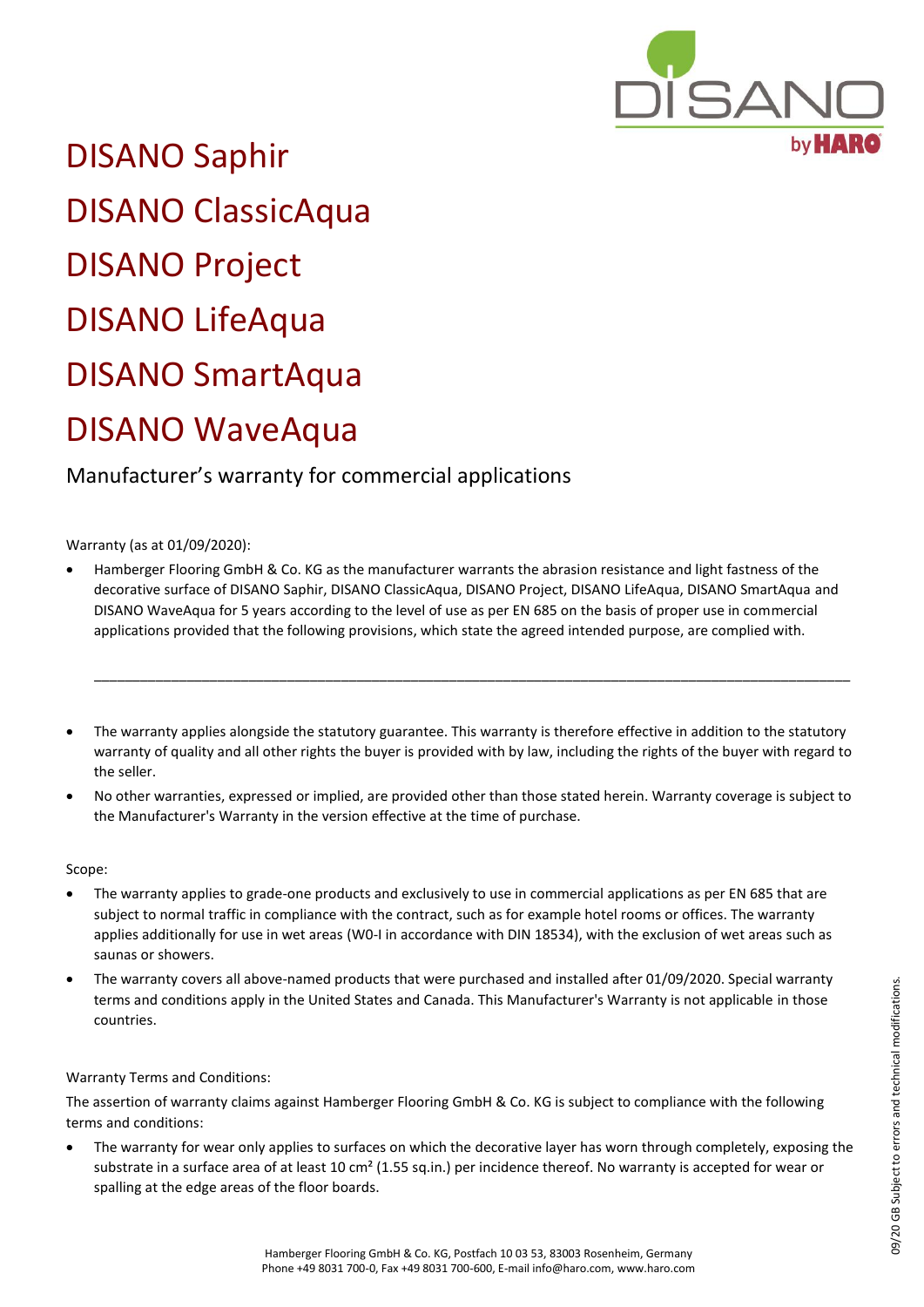- No warranty is provided for damage due to abuse, misuse, accidents or force majeure, and damage arising from other circumstances not common in commercial applications. Likewise no warranty is provided for purely visual impairments, such as for example dirty marks from furniture or dents. Mechanical or chemical damage and damage due to the influence of moisture are likewise excluded from coverage under this warranty.
- The DISANO boards must be checked for any visible material defects prior to installation. Defective floor boards must not be installed.
- Climatic conditions:

The warranty requires a consistent indoor climate with  $30 - 60$  % air humidity at a room temperature of  $18 - 22$  degrees Celsius. Deformations to the floor boards caused by seasonal or climatic conditions are excluded from coverage under this warranty.

• Proper installation:

The floor must be laid according to DISANO laying instructions. Please read our laying instructions carefully from beginning to end before installing the floor. Laying instructions are included with every second original carton of DISANO flooring and are also available on the Internet a[t www.haro.com/service.](http://www.haro.com/service) If the laying instructions are missing and/or incomplete, the warrantee is obliged to request the installation information from the dealer concerned or directly from Hamberger Flooring before starting to install the floor. In particular, please comply exactly with the notes on checking the subfloor for moisture and on laying the floor over underfloor heating. To ensure proper installation, it is recommended to use only original HARO installation accessories. Improper installation will invalidate this Manufacturer's Warranty!

• Proper cleaning and care:

The floor must be cared for as stated in the clean & green care instructions. You will be given these instructions at the point of purchase. If this is not the case, the warrantee is obliged to request the care instructions directly from Hamberger Flooring. Important notes on optimum cleaning and care are also included with every second original carton of DISANO flooring and are also available on the Internet a[t www.haro.com/service.](http://www.haro.com/service) To ensure proper care, it is recommended to use only original clean & green floor care products. This Manufacturer's Warranty will only apply if the DISANO floor has been properly cleaned and cared for.

• Proper maintenance of the surface finish:

The surface finish is a protective coat that covers the decorative layer. It is subject to the usual wear and tear under use. Wear to the protective coat on the floor surface and any associated change to the gloss is therefore not covered by the warranty. The above-mentioned floor care instructions must be followed to maintain the quality and beauty of the protective coat on the floor surface.

• Damage caused by third parties is not covered by the warranty (e.g. transport damage).

Services under this Warranty:

- Any defective floor boards that are rejected prior to laying the floor and not installed will be replaced free of charge and delivered to the installation site.
- If a defect in accordance with this warranty has only become apparent after installation, Hamberger, at its option, reserves the right on acceptance of the warranty claim to carry out a detailed repair of the defective areas (i.e. exchange the defective boards) or to supply the DISANO dealer/point of purchase concerned with replacement material free of charge.
- If the defective product is no longer available, Hamberger will provide replacement material of equal value from the current DISANO range.
- No warranty service shall in any event act to extend the warranty period. The commencement of negotiations between the manufacturer and the customer concerning the clarification of a product defect shall in no event be deemed an acknowledgement of a legal obligation. The buyer is not granted any further rights, claims or demands. In particular, the costs of removing and reinstalling the DISANO design floor or single floor boards as well as other incidentals are excluded.
- Hamberger Flooring GmbH & Co. KG reserves the right to perform the warranty services step by step against return of the replaced material.